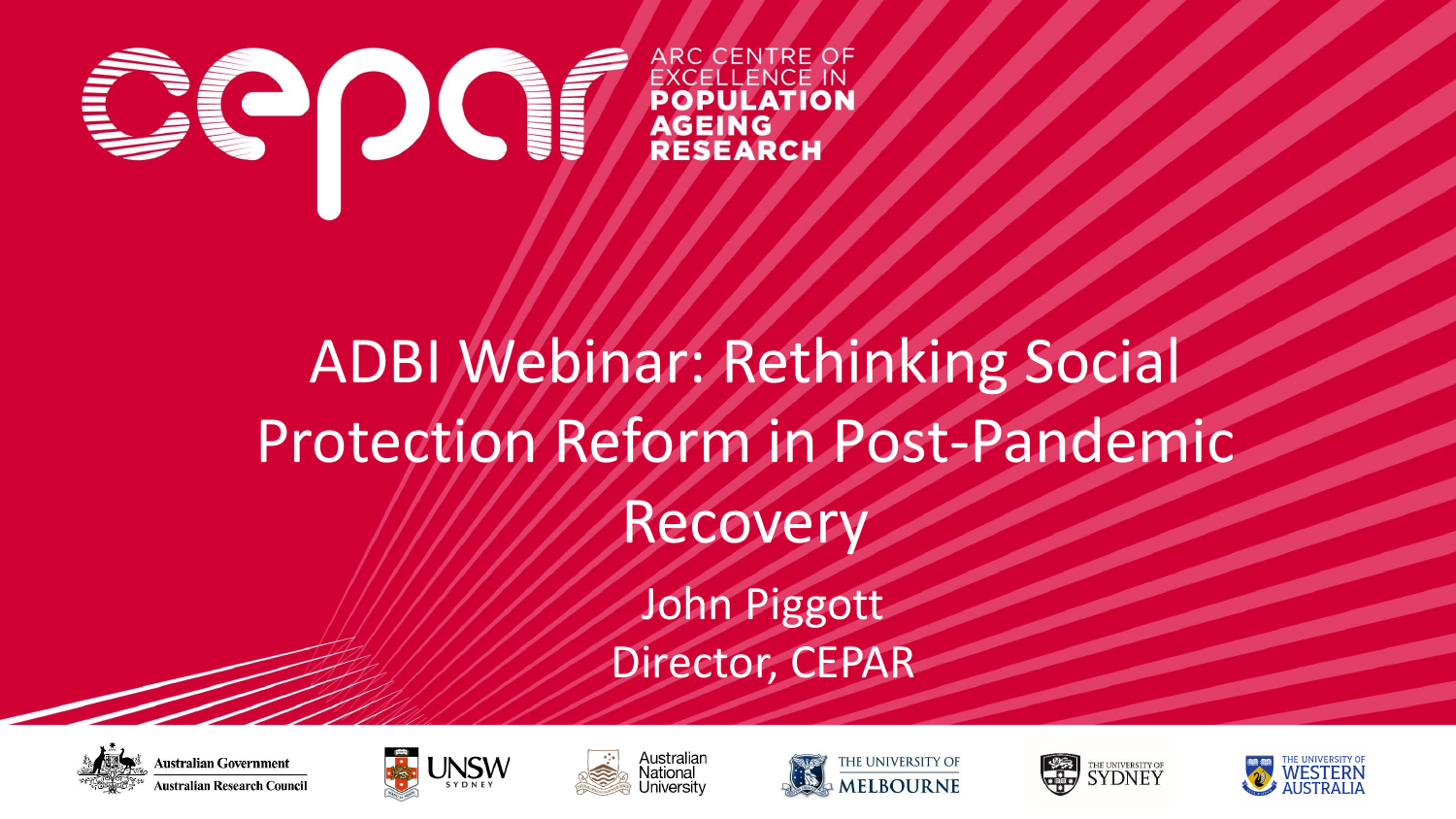## How is COVID impacting social protection for older population? Focus on pensions

- Changes in retirement assets
	- Early drawdowns to help finance wage loss
	- Higher government debt burdens tightens constraints on developing or improving social pensions
- Changes in the profile of risks
	- Equity premium now higher because of global risk
	- Interest rates at an all time low annuity valuation and conservative portfolio ROR lower
	- House prices are rising more wealth for some, but greater inequality, especially for the next generation
	- Increased inflation risk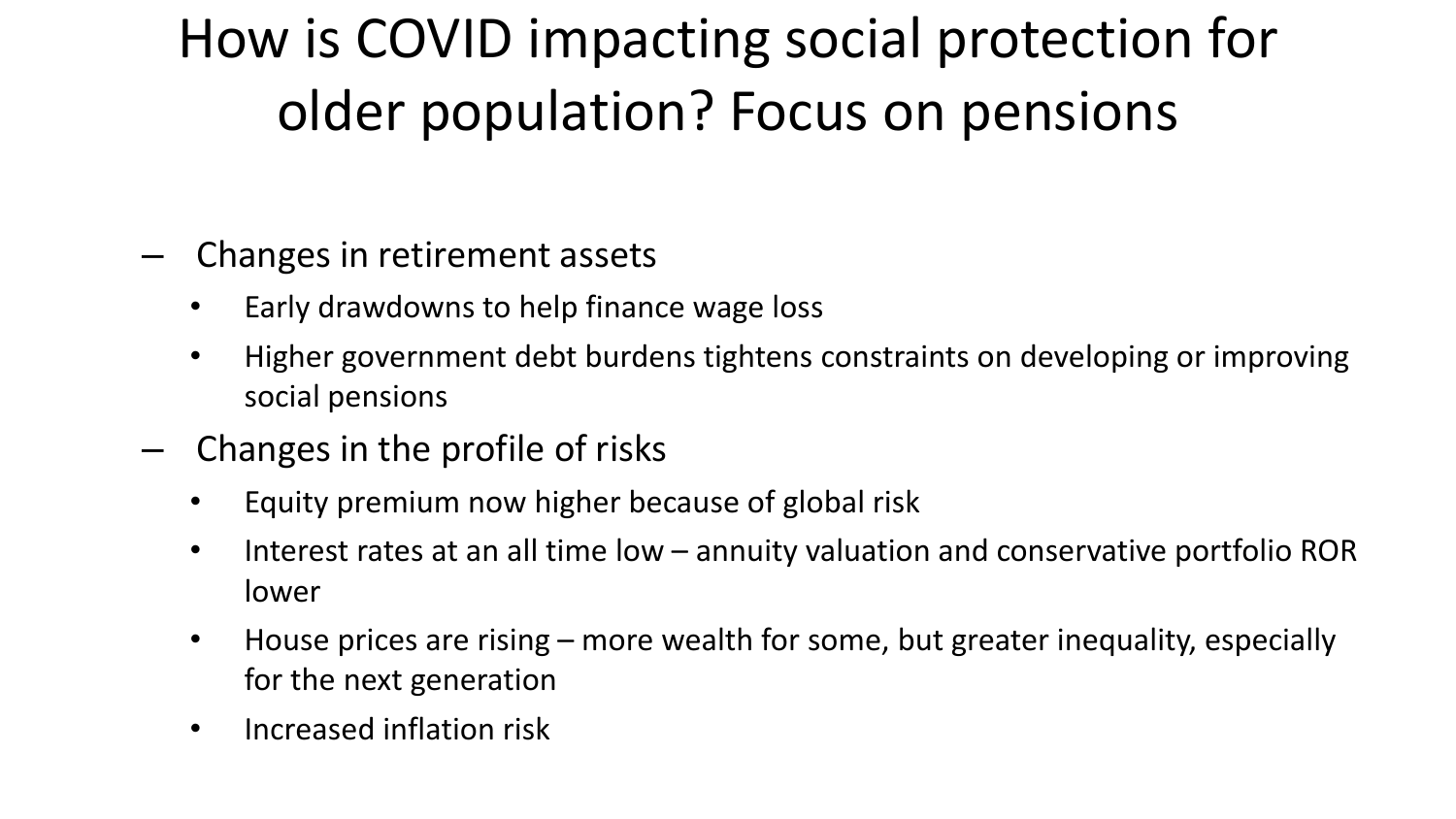## How should policy be re-cast? Recovering from a setback

- Social pensions more important than ever
	- Now and into the future
	- Broader coverage more important than ever
	- In many countries, benefit level will need to be increased because contributory pensions will fall
	- Inflation protection, both level of first benefit and through the payout period, vital
- Contributory pensions
	- Communication of likely reduced retirement accumulation or benefit
	- Facilitating working longer (perhaps with less annual effort)
	- More emphasis on pre-paid pensions will reduce debt burden on future generations